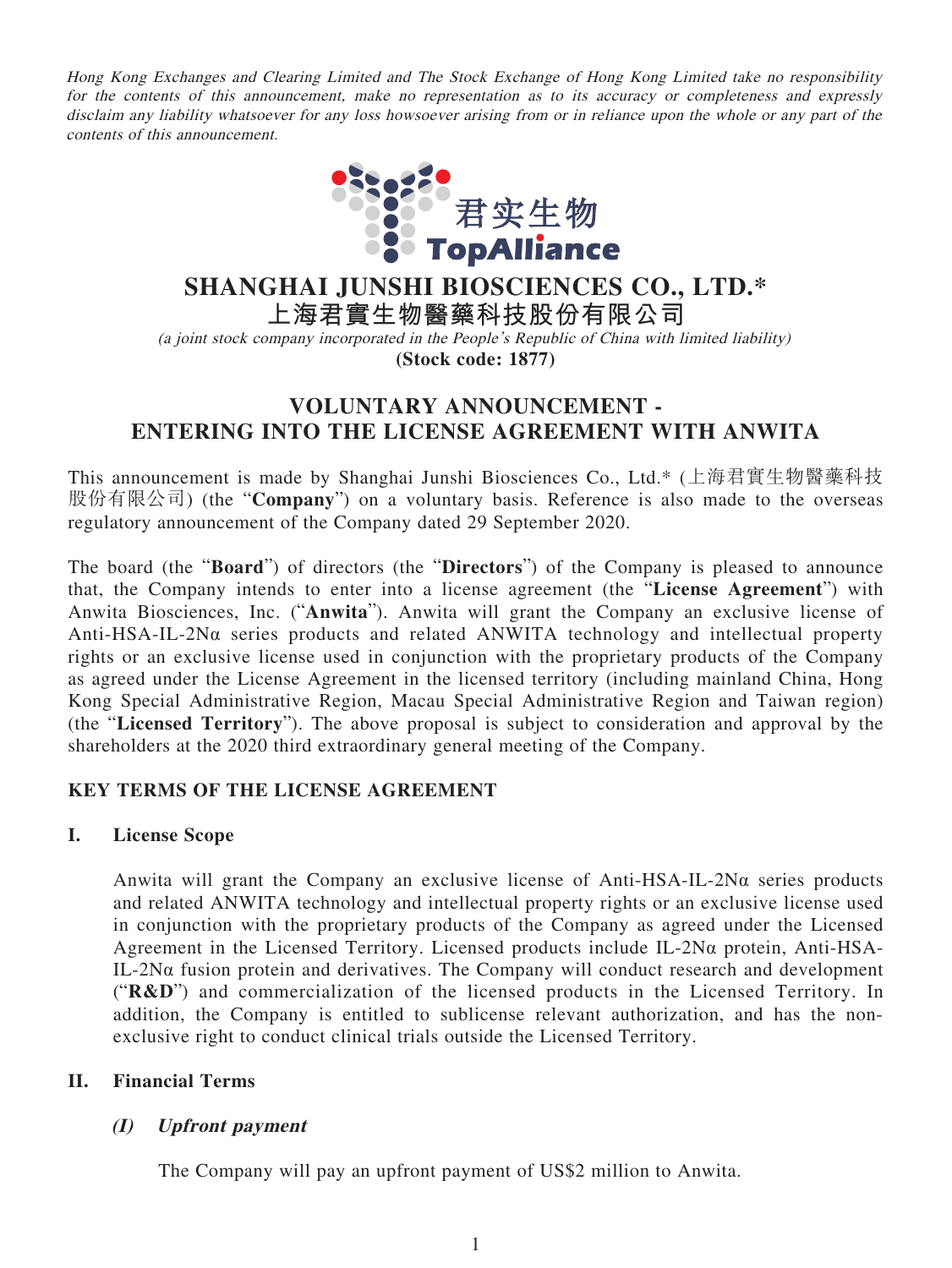#### **(II) Milestone payment**

The Company will pay Anwita milestone payments of no more than US\$86 million in aggregate based on the R&D and commercialization progress. The milestone payments are subject to the fulfilment of the corresponding R&D and commercialization targets, and the ultimate amount of payment is subject to uncertainties.

#### **(III) Royalties**

The Company will pay Anwita the royalties of single-digit percentage of the net sales of the licensed products.

#### **(IV) Sublicense revenue sharing**

When the Company completes a certain stage of clinical trials and obtains the corresponding clinical data, Anwita may request the Company to provide relevant clinical data. When Anwita shares the trial data with a third party at a gain, Anwita will share with the Company all proceeds received from sublicensing such rights to any third party. The commission amount will be agreed separately.

#### **(V) Payment for the development of cell line**

When the Company designates a drug or derivative of Anwita as a drug candidate for the Company's development, Anwita will provide the Company with cell line development services for drug production. For each cell line development work to develop drug candidates, the Company will make payments of up to US\$300,000 to Anwita.

# **INFORMATION ABOUT THE LICENSED PRODUCTS**

Anti-HSA-IL-2Nα are the IL-2 proprietary products developed by Anwita. They are based on AWT-P1790 which is owned by Anwita, with abolished CD25 binding, optimized CD122 affinity, and fused with an anti-HSA nanobody to extend their in vivo half-life. The improvements made these series of products become the new generation of potent IL-2 products with reduced toxicity.

# **INFORMATION ABOUT ANWITA**

Anwita is a company headquartered in California, the United States. Its main business is to discover and develop cytokine fusion proteins and monoclonal antibodies. Anwita possesses strong technology skills of cytokine drug modification and excellent technical capabilities. Its technology platforms, including sd-HSA, have a wide range of applications for cytokine fusion proteins.

Mr. Zhong Ziyang is the chairman and chief executive officer of Anwita. As at the date of this announcement, the Company holds 2,990,162 series-A preferred shares of Anwita, accounting for approximately 20% of its issued shares. Mr. Feng Hui, an executive Director of the Company, is a director of Anwita. As at the date of this announcement, except for the above-mentioned events, there is no other relationship between Anwita and the Company in terms of property rights, businesses, assets, credits and debts or human resources.

To the best of the knowledge, information and belief of the Company having made all reasonable enquires, Anwita is not a connected person (as defined in the Rules Governing the Listing of Securities on The Stock Exchange of Hong Kong Limited (the "**Listing Rules**")) of the Company.